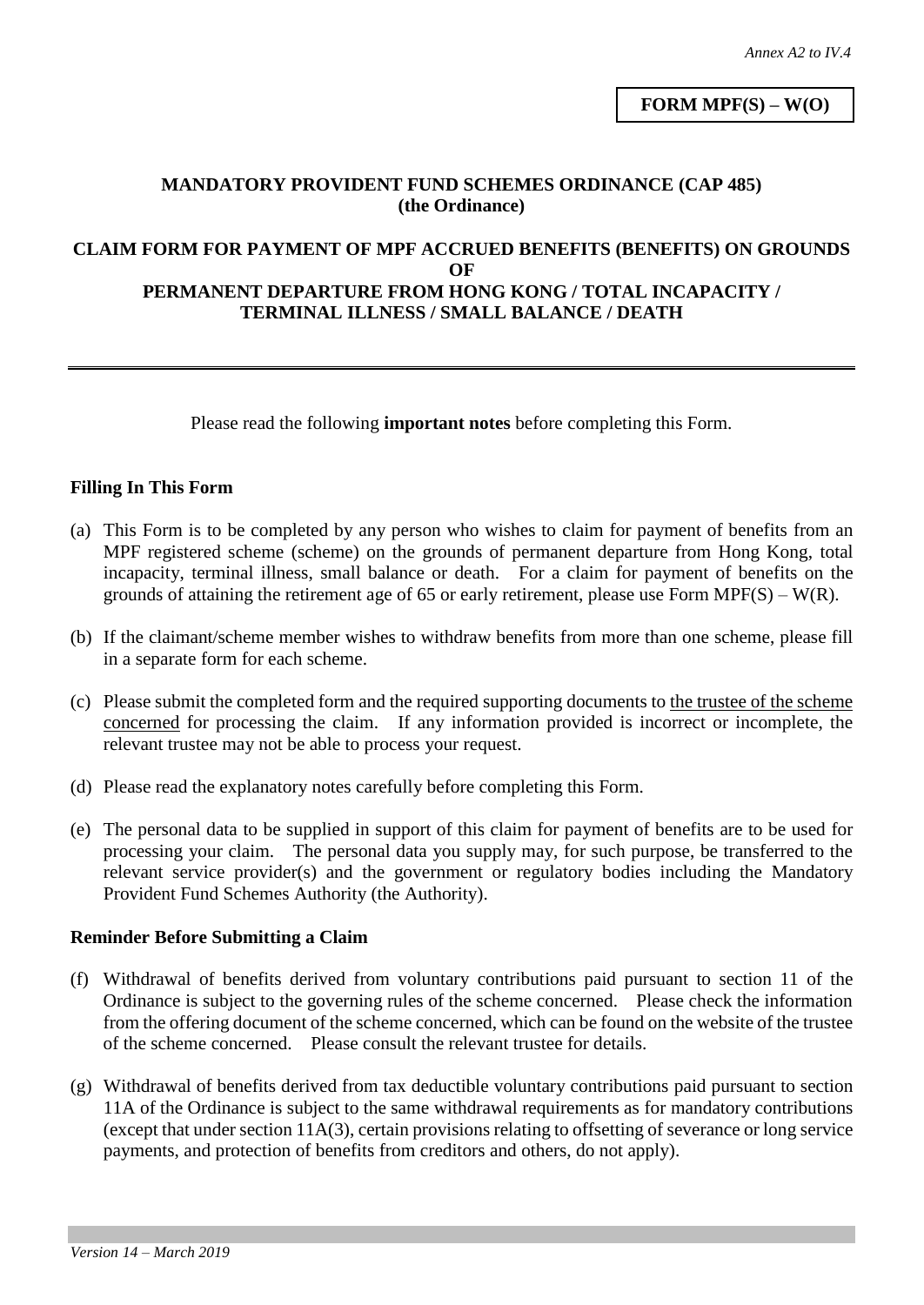#### **Reminder**

- Withdrawal of benefits out of a guaranteed fund may result in some or all of the guarantee conditions not being satisfied; thus affecting your entitlement to the guarantee. Please check the offering document of the scheme or consult the relevant trustee for details.
- The price of fund units may change due to market fluctuations and may go down as well as up. The price of fund units on the date when you submit a claim form to the trustee may be different from that on the date when the fund units are redeemed.
- If you have reached, or are approaching, the age of 50 and your benefits are currently invested according to the default investment strategy (DIS) of the scheme, you should be aware that the derisking mechanism of the DIS starts at the age of 50. If the annual de-risking of your investments in the DIS and your claim for payment of benefits take place at around the same time, the trustee of the scheme shall sequence the de-risking and the claim in accordance with its procedures and in compliance with the Ordinance. Please consult the trustee of the scheme if you wish to know the details of how it will handle these transactions.

## **Enquiries**

- (h) Please contact the relevant trustee for enquiries about account details and information on specific schemes or funds.
- (i) For general enquiries regarding a claim for payment of benefits, please contact the relevant trustee or the Authority (email: **[mpfa@mpfa.org.hk](mailto:mpfa@mpfa.org.hk)** or hotline: **2918 0102**).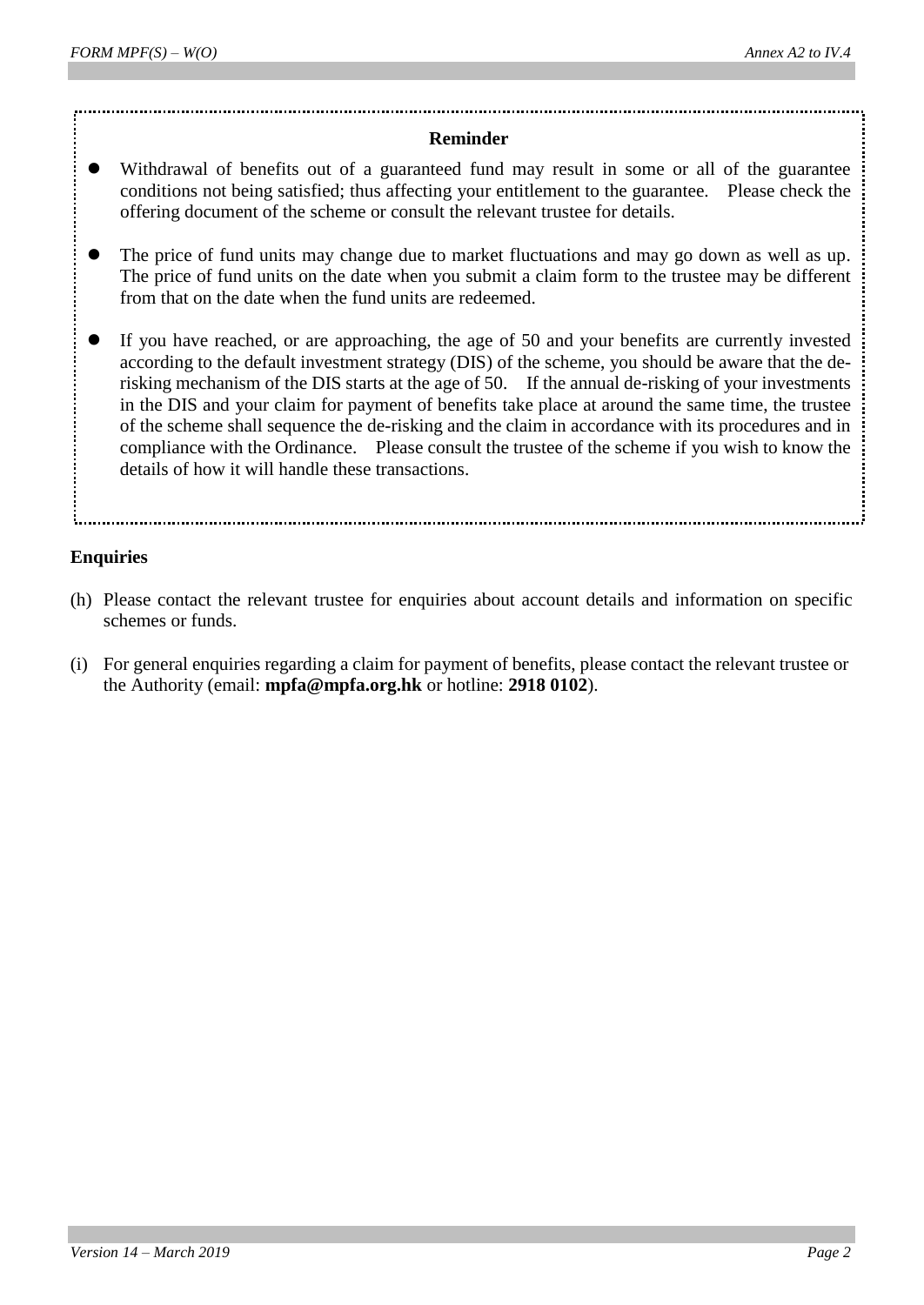### \_\_\_\_\_\_\_\_\_\_\_\_\_\_\_\_\_\_\_\_\_\_\_\_\_\_\_\_\_ **Please use BLOCK LETTERS to complete this Form. <br><b>FORM MPF(S) -**  $W(O)$

#### **CLAIM FORM FOR PAYMENT OF MPF ACCRUED BENEFITS (BENEFITS) ON GROUNDS OF PERMANENT DEPARTURE FROM HONG KONG / TOTAL INCAPACITY / TERMINAL ILLNESS / SMALL BALANCE / DEATH**

## **SECTION I – DETAILS OF THE CLAIMANT** Note 1**/ SCHEME MEMBER**

| <b>CLAIMANT DETAILS</b><br>(1)       |                                                      |       |                   |                                                                               |                 |
|--------------------------------------|------------------------------------------------------|-------|-------------------|-------------------------------------------------------------------------------|-----------------|
| Name Note 2<br>(as shown on your     | Surname:                                             |       |                   |                                                                               |                 |
| Hong Kong Identity<br>$(HKID)$ Card) | Other Name:                                          |       |                   |                                                                               |                 |
| Identification                       | <b>HKID Card No.:</b>                                |       |                   |                                                                               |                 |
|                                      | Passport No.:<br>(ONLY for person without HKID Card) |       |                   |                                                                               |                 |
| <b>Contact Details</b>               | Daytime Phone No.:                                   |       | Mobile Phone No.: |                                                                               |                 |
|                                      | <b>Email Address:</b>                                |       |                   |                                                                               |                 |
| Correspondence<br>Address            | Flat/Room                                            | Floor | <b>Block</b>      |                                                                               | <b>Building</b> |
|                                      |                                                      |       |                   |                                                                               |                 |
|                                      | Estate                                               |       | Street No.        | <b>Street</b>                                                                 |                 |
|                                      | District / Country (if not Hong Kong)                |       |                   | Hong Kong / Kowloon / New Territories<br>(delete whichever is not applicable) |                 |

| <b>SCHEME MEMBER DETAILS (IF DIFFERENT FROM THE CLAIMANT)</b> |                                                             |  |  |  |
|---------------------------------------------------------------|-------------------------------------------------------------|--|--|--|
| Name Note 2<br>(as shown on your                              | Surname:                                                    |  |  |  |
| Hong Kong Identity<br>$(HKID)$ Card)                          | <b>Other Name:</b>                                          |  |  |  |
| Identification                                                | <b>HKID Card No.:</b>                                       |  |  |  |
|                                                               | Passport No.:<br>(ONLY for scheme member without HKID Card) |  |  |  |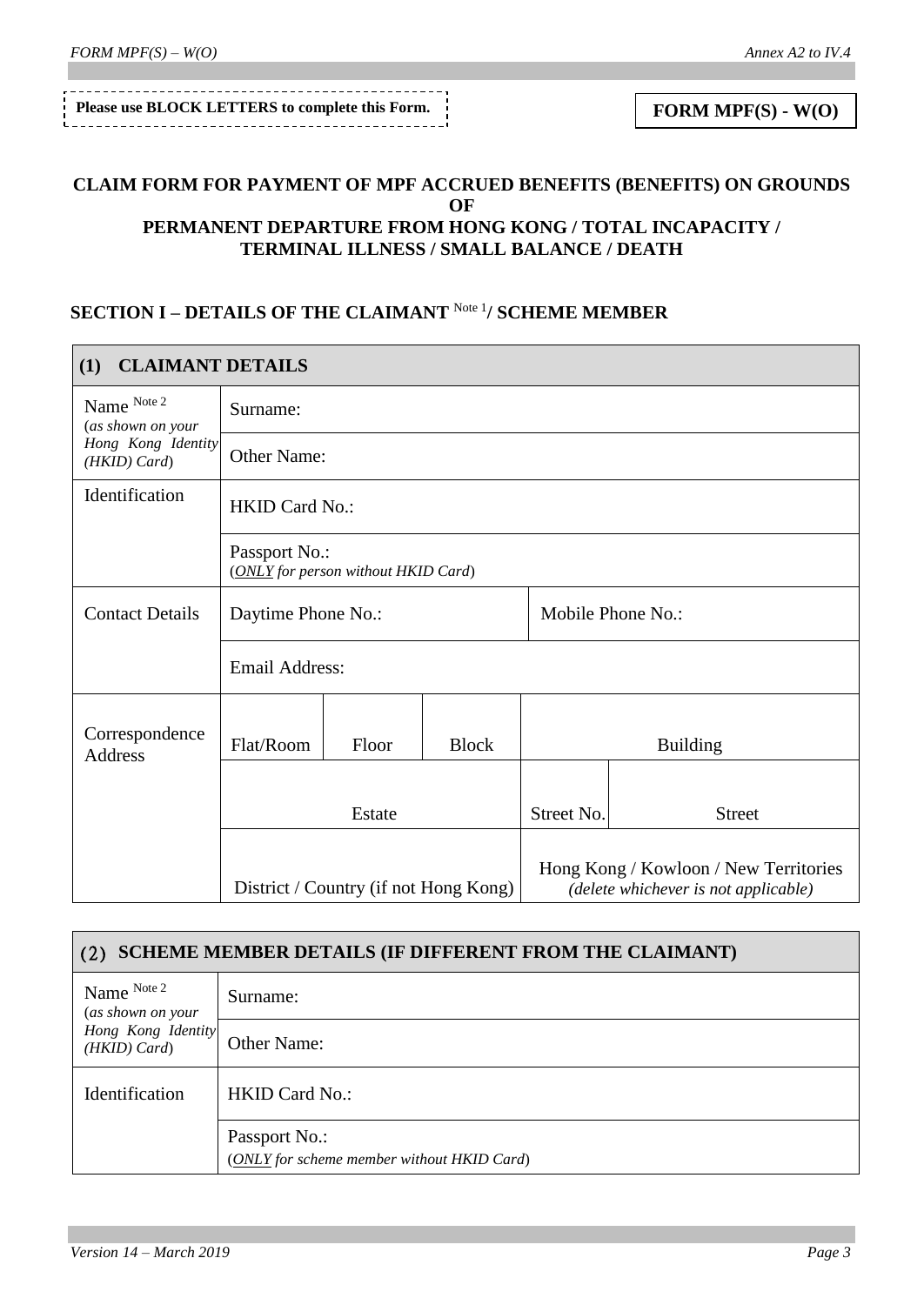Г

Π

# **SECTION II – DETAILS OF THE CLAIM**

| (1)                                                                                                             | ACCOUNT INFORMATION (please $\checkmark$ the appropriate box) |  |  |
|-----------------------------------------------------------------------------------------------------------------|---------------------------------------------------------------|--|--|
| Name of Scheme                                                                                                  |                                                               |  |  |
| All accounts under the Scheme                                                                                   |                                                               |  |  |
|                                                                                                                 | (1)                                                           |  |  |
| Selected account(s) under the<br>Scheme (please specify the scheme)<br>member account no. $Note$ <sup>3</sup> ) | (2)                                                           |  |  |
|                                                                                                                 | (3)                                                           |  |  |

| GROUNDS FOR CLAIMING BENEFITS AND THE REQUIRED DOCUMENTS Notes 4 & 5<br>(2)<br>(please $\checkmark$ the appropriate box) |                                                                                                                                                                                                               |  |  |  |  |
|--------------------------------------------------------------------------------------------------------------------------|---------------------------------------------------------------------------------------------------------------------------------------------------------------------------------------------------------------|--|--|--|--|
| <b>Grounds</b>                                                                                                           | <b>Required documents</b>                                                                                                                                                                                     |  |  |  |  |
|                                                                                                                          | a copy of the scheme member's HKID card for verification of the name and<br>identity card number of the scheme member if the claimant does not wish to<br>present the card in person for verification Note 6; |  |  |  |  |
|                                                                                                                          | a copy of the documents / evidence that the scheme member is permitted to reside<br>in a place other than Hong Kong (e.g. immigration visa / foreign passport);                                               |  |  |  |  |
|                                                                                                                          | the original statutory declaration form on permanent departure (Form $MPF(S)$ –<br>$W(SD2)$ <sup>Notes 5 &amp; 7</sup> ;                                                                                      |  |  |  |  |
|                                                                                                                          | a copy of the Letter of Release issued by the Inland Revenue Department, if<br>applicable; and                                                                                                                |  |  |  |  |
|                                                                                                                          | information on overseas settlement:                                                                                                                                                                           |  |  |  |  |
| Permanent<br>departure                                                                                                   | Place other than Hong Kong<br>where the scheme member is<br>permitted to reside:                                                                                                                              |  |  |  |  |
| from<br>Hong Kong                                                                                                        | Address:                                                                                                                                                                                                      |  |  |  |  |
|                                                                                                                          | Telephone no.:                                                                                                                                                                                                |  |  |  |  |
|                                                                                                                          | Fax no.:                                                                                                                                                                                                      |  |  |  |  |
|                                                                                                                          | Email address:                                                                                                                                                                                                |  |  |  |  |
|                                                                                                                          | Emigration<br>Family reunion<br>Retirement<br>Marriage<br>Departure<br>$reason(s)$ :<br>Long-term overseas employment<br>Others (please specify):                                                             |  |  |  |  |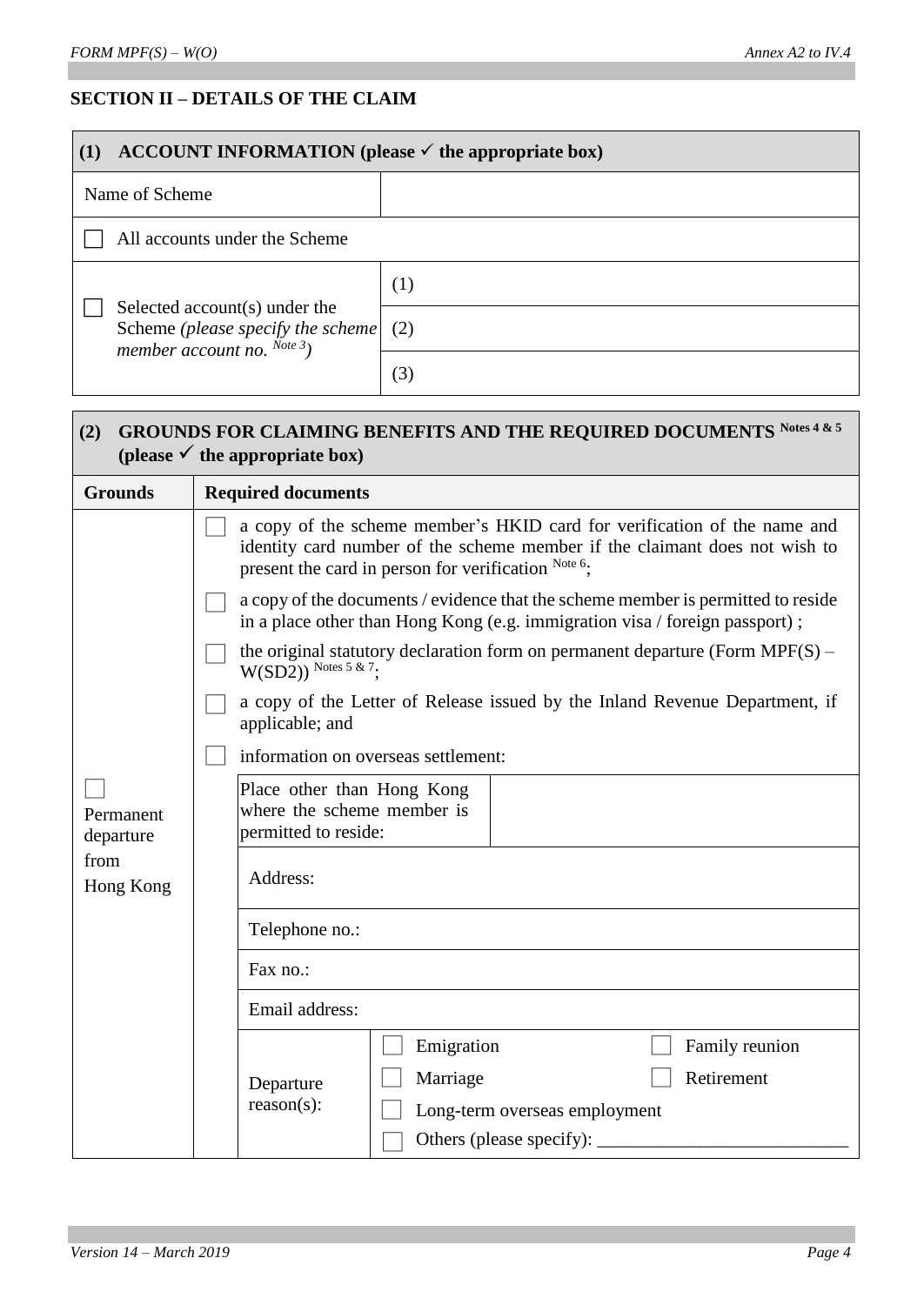| <b>Grounds</b>              | <b>Required documents</b>                                                                                                                                                                                                                                                                                                   |  |  |  |
|-----------------------------|-----------------------------------------------------------------------------------------------------------------------------------------------------------------------------------------------------------------------------------------------------------------------------------------------------------------------------|--|--|--|
| Total<br>incapacity         | a copy of the scheme member's HKID card for verification of the name and<br>identity card number of the scheme member if the claimant does not wish to<br>present the card in person for verification Note 6; and<br>a copy of the medical certificate certifying total incapacity (Form $MPF(S)$ –<br>$W(M)$ ) Notes 8 & 9 |  |  |  |
| Terminal<br>illness Note 10 | a copy of the scheme member's HKID card for verification of the name and<br>identity card number of the scheme member if the claimant does not wish to<br>present the card in person for verification Note 6; and                                                                                                           |  |  |  |
|                             | a copy of the medical certificate certifying terminal illness dated not earlier than<br>12 months before the date on which the claim is lodged (Form MPF(S) – $W(T)$ )<br>Note 8                                                                                                                                            |  |  |  |
| Small balance               | a copy of the scheme member's HKID card for verification of the name and<br>identity card number of the scheme member if the claimant does not wish to<br>present the card in person for verification Note 6; and                                                                                                           |  |  |  |
|                             | the original statutory declaration form on small balance (Form $MPF(S)$ –<br>$W(SD3)$ ) Notes 5 & 7                                                                                                                                                                                                                         |  |  |  |
| Death                       | a copy of the claimant's HKID card for verification of the name and identity card<br>number of the claimant if the claimant does not wish to present the card in person<br>for verification Note 6; and                                                                                                                     |  |  |  |
|                             | a copy of the Letter of Probate or Letters of Administration granted by the<br>Probate Registry / a letter requesting withdrawal of the benefits issued by the<br>Official Administrator if the claim is made by the Official Administrator*                                                                                |  |  |  |

| (3) | <b>METHOD OF PAYMENT</b> (please $\checkmark$ the appropriate box) |                                                                                                                                                   |  |  |  |
|-----|--------------------------------------------------------------------|---------------------------------------------------------------------------------------------------------------------------------------------------|--|--|--|
|     | by cheque                                                          |                                                                                                                                                   |  |  |  |
|     | <i>involved</i> )                                                  | by depositing directly into a bank account<br>(This option is applicable only to trustees who provide such services and there may be bank charges |  |  |  |
|     | Name of bank account holder:                                       |                                                                                                                                                   |  |  |  |
|     | Name of bank:                                                      |                                                                                                                                                   |  |  |  |
|     | Bank account number:                                               |                                                                                                                                                   |  |  |  |
|     |                                                                    | Address of bank:                                                                                                                                  |  |  |  |
|     | For<br>overseas<br>bank only:                                      | Swift code:                                                                                                                                       |  |  |  |
|     |                                                                    | Other settlement information (if any):<br>$(e.g.$ IBAN $)$                                                                                        |  |  |  |
|     |                                                                    | Currency:                                                                                                                                         |  |  |  |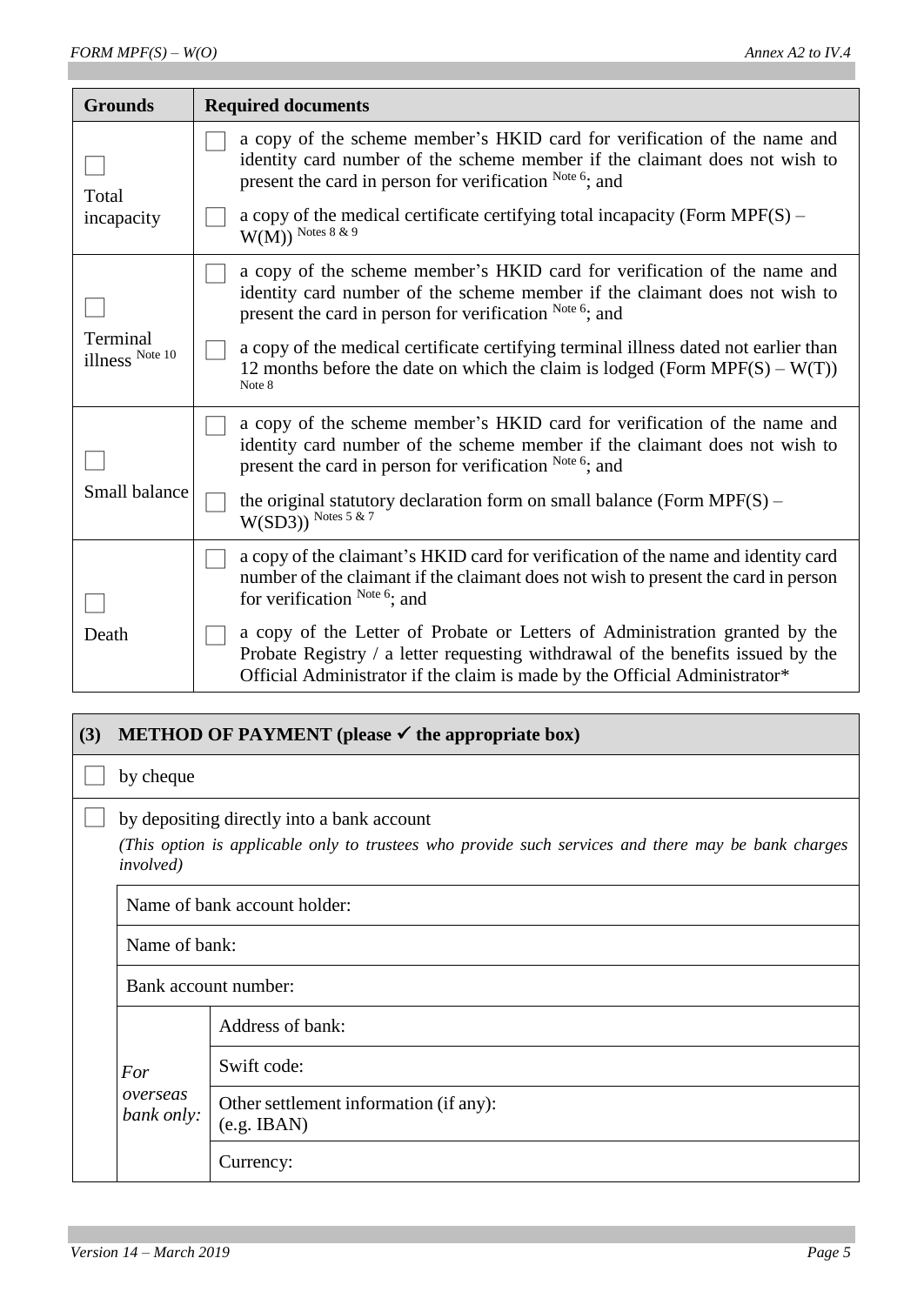# **SECTION III – AUTHORIZATION & DECLARATION**

## **(1) TERMINATION OF MPF ACCOUNT WITH NO RESIDUAL BALANCE (IF APPLICABLE)**

 $I/We^*$  Note 1 hereby authorize the trustee to terminate the relevant scheme member account(s) as referred to in Section II(1) upon

- (i) withdrawal of the full amount of benefits with no residual balance in the said account(s);
- (ii) (for employee contribution account only) termination of the employment in relation to the contribution account; and
- (iii) (for self-employed person contribution account only) cessation of the self-employment, with effect from  $\left(DD/MM/YYYY\right)$ .

## **(2) FOR CLAIM FOR PAYMENT OF BENEFITS ON GROUNDS OF TOTAL INCAPACITY ONLY**

For the claim for payment of benefits on the grounds of total incapacity,  $I/we^{*Note 1}$  hereby declare that I/the scheme member\* last performed the relevant kind of work as set out in the medical certificate (Form MPF(S)-W(M)) before becoming totally incapacitated or the "Certificate of an employee's permanent unfitness for a particular type of work" Note 9 and that contract of employment has been terminated.

## **(3) DECLARATION**

I/We\* Note 1 declare that to the best of my/our\* knowledge and belief, the information given in this Form and its attachments is correct and complete.<sup>+</sup>

| Signature of the claimant(s) | Date (DD/MM/YYYY) |
|------------------------------|-------------------|

\* *delete whichever is not applicable*

 **Warning**: Under section 43E of the Ordinance, a person who, in any document given to the Authority or an approved trustee, knowingly or recklessly makes a statement which is false or misleading in a material respect commits an offence and is liable to a maximum penalty of a \$100,000 fine and one year's imprisonment on the first conviction and a \$200,000 fine and two years' imprisonment on each subsequent conviction. A person who knowingly and wilfully makes a statutory declaration false in a material particular also commits an offence under section 36 of the Crimes Ordinance (Cap 200) and is liable on conviction to imprisonment for two years and to a fine.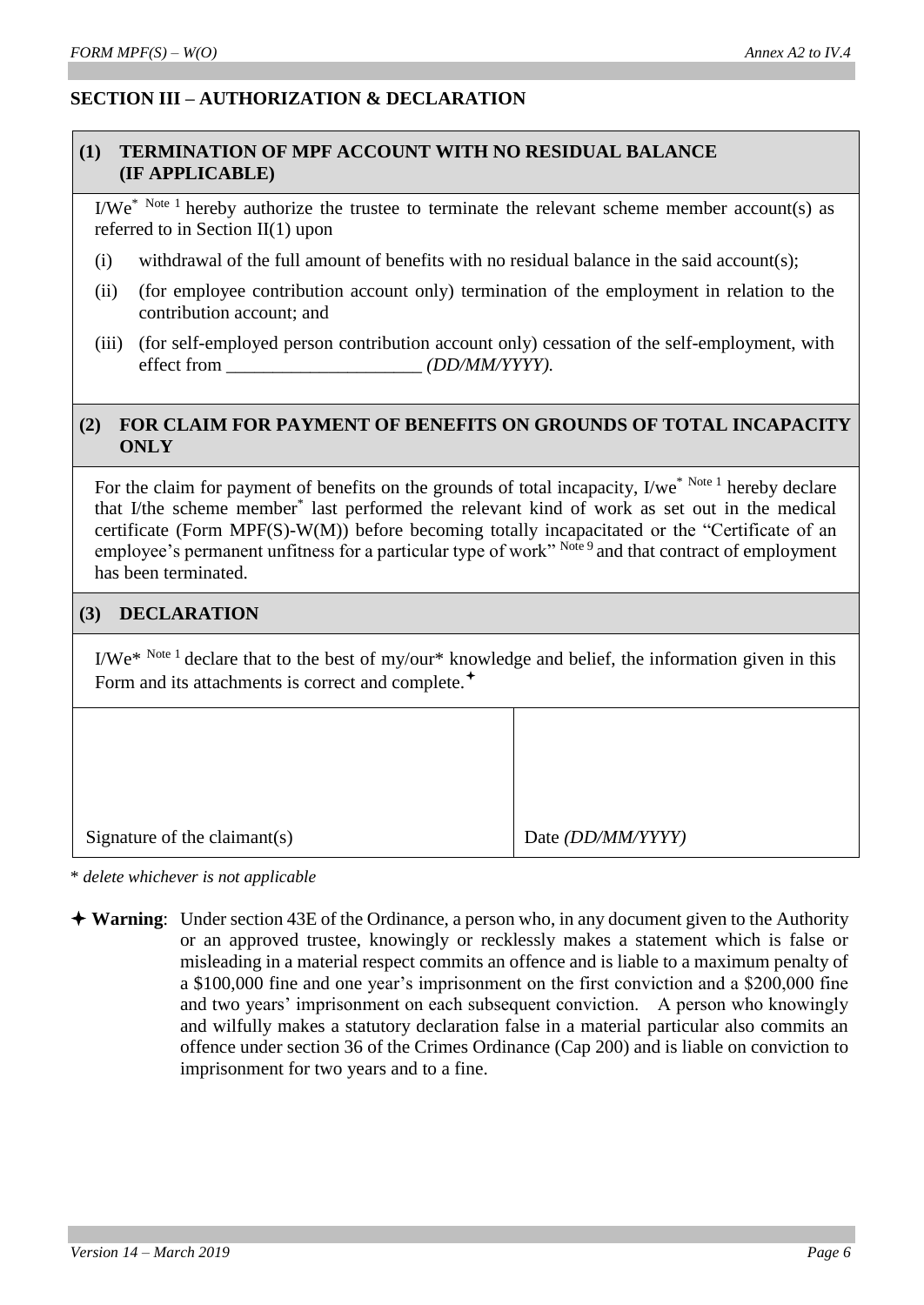### *Explanatory Notes on*

## *Claim Form for Payment of MPF Accrued Benefits (Benefits) on Grounds of Permanent Departure from Hong Kong / Total Incapacity / Terminal Illness / Small Balance / Death (Form MPF(S) – W(O))*

- (1) (i) For a claim made on the grounds of death, only personal representatives within the meaning of the Mandatory Provident Fund Schemes Ordinance can be the claimant to act on behalf of the deceased scheme member to claim for payment of the scheme member's benefits. This includes a personal representative within the meaning of the Probate and Administration Ordinance (Cap 10) and the Official Administrator who gets in and administers an estate of a deceased scheme member in a summary manner without a grant or other legal formality under section 15 of that Ordinance. If there is more than one personal representative and the personal representatives have not authorized one of the representatives to act on behalf of other representatives to lodge the claim, all the personal representatives should submit the Claim Form jointly. Please use an additional blank sheet to provide details of the claimants under Section I. Under such circumstances, this Form needs to be signed by all of the personal representatives.
	- (ii) For a claim made on all other grounds of permanent departure from Hong Kong, total incapacity, terminal illness or small balance, either the scheme member or person(s) appointed as a committee of the estate of a mentally incapacitated person under the Mental Health Ordinance (Cap 136) (the committee of the estate) to act on behalf of the scheme member can be the claimant to lodge the claim for payment of benefits. If there is more than one person appointed by the court as the committee of the estate, those persons should apply and sign in the capacity as the committee of the estate in accordance with those terms of appointment and any other requirements contained in the relevant court order. Please use an additional blank sheet to provide details of the claimants under Section I. Under such circumstance, this Form needs to be signed by all of the persons appointed by the court as the committee of the estate, unless the Court authorizes otherwise.
- (2) If a claimant/scheme member does NOT possess a HKID Card, please fill in the name as shown on the passport.
- (3) Scheme member account number can be found:
	- (i) in the membership certificate, notice of acceptance, or notice of participation; or
	- (ii) in the annual benefit statement, or other statements provided by the trustee; or
	- (iii) through the member enquiry facilities available from the trustee.

If you are in doubt, please contact the trustee of the MPF registered scheme (scheme) concerned.

- (4) In processing a claim for payment, the trustee of the scheme concerned may request the claimant to produce the original documents for checking purpose, if necessary.
- (5) For a claim made by the committee of the estate on behalf of the scheme member, in addition to the required documents in respect of the scheme member, the following documents should be enclosed:
	- (i) a copy of the evidence of the status of the committee of the estate, i.e. the court order;
	- (ii) a copy of each claimant's HKID card for verification of the name and identity card number of the claimant if the claimant does not wish to present the card in person for verification  $^{Note 6}$ ; and